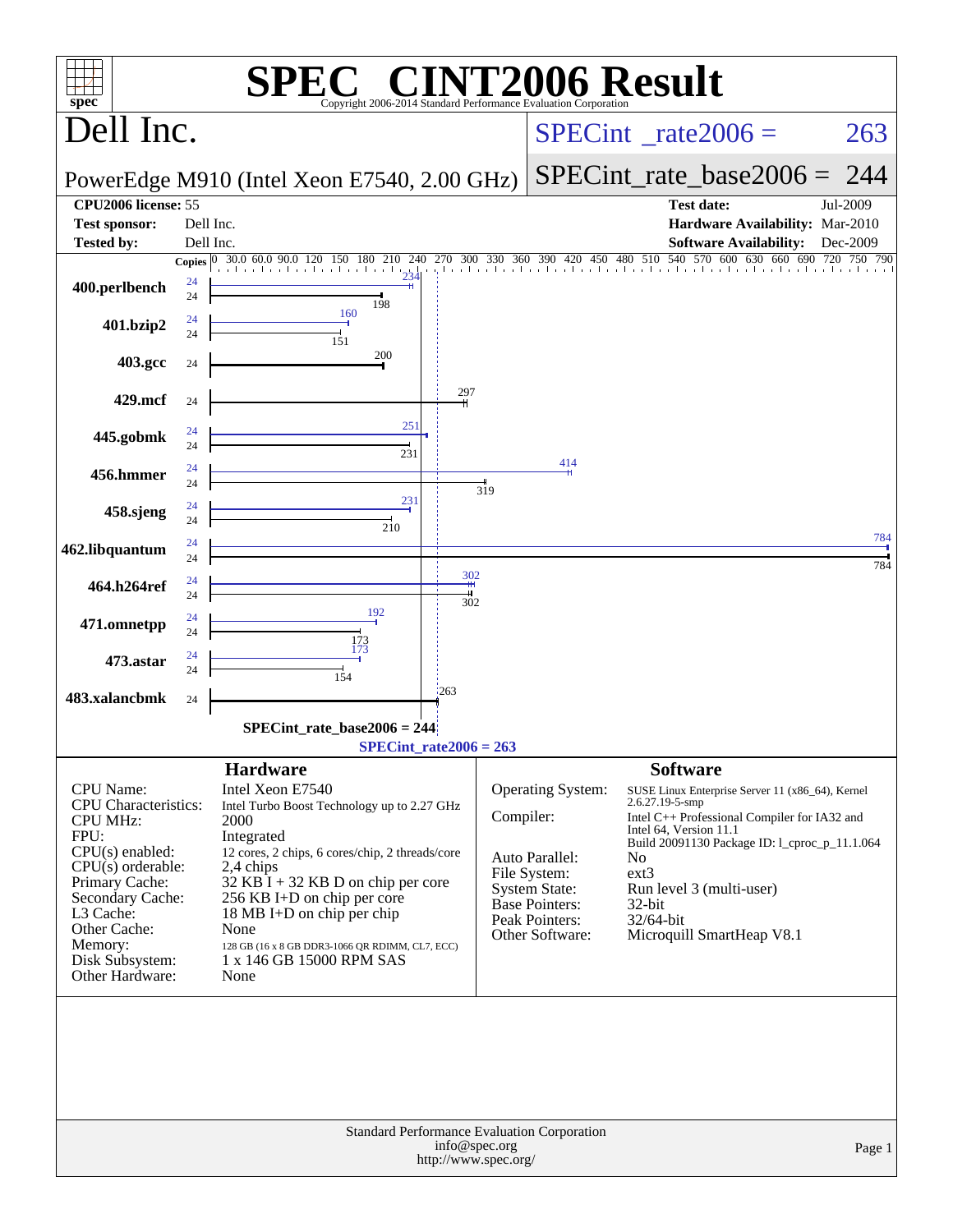

### Dell Inc.

#### SPECint rate $2006 = 263$

#### PowerEdge M910 (Intel Xeon E7540, 2.00 GHz) [SPECint\\_rate\\_base2006 =](http://www.spec.org/auto/cpu2006/Docs/result-fields.html#SPECintratebase2006) 244

**[CPU2006 license:](http://www.spec.org/auto/cpu2006/Docs/result-fields.html#CPU2006license)** 55 **[Test date:](http://www.spec.org/auto/cpu2006/Docs/result-fields.html#Testdate)** Jul-2009 **[Test sponsor:](http://www.spec.org/auto/cpu2006/Docs/result-fields.html#Testsponsor)** Dell Inc. **[Hardware Availability:](http://www.spec.org/auto/cpu2006/Docs/result-fields.html#HardwareAvailability)** Mar-2010 **[Tested by:](http://www.spec.org/auto/cpu2006/Docs/result-fields.html#Testedby)** Dell Inc. **[Software Availability:](http://www.spec.org/auto/cpu2006/Docs/result-fields.html#SoftwareAvailability)** Dec-2009

#### **[Results Table](http://www.spec.org/auto/cpu2006/Docs/result-fields.html#ResultsTable)**

|                    | <b>Base</b>   |                |       |                                                                                                          |            |                |                  | <b>Peak</b>   |                |              |                |              |                |              |
|--------------------|---------------|----------------|-------|----------------------------------------------------------------------------------------------------------|------------|----------------|------------------|---------------|----------------|--------------|----------------|--------------|----------------|--------------|
| <b>Benchmark</b>   | <b>Copies</b> | <b>Seconds</b> | Ratio | <b>Seconds</b>                                                                                           | Ratio      | <b>Seconds</b> | Ratio            | <b>Copies</b> | <b>Seconds</b> | <b>Ratio</b> | <b>Seconds</b> | <b>Ratio</b> | <b>Seconds</b> | <b>Ratio</b> |
| 400.perlbench      | 24            | 1181           | 199   | 1185                                                                                                     | <b>198</b> | 1191           | 197 <sub>l</sub> | 24            | 999            | 235          | 1017           | 230          | 1001           | 234          |
| 401.bzip2          | 24            | 1537           | 151   | 1534                                                                                                     | 151        | 1543           | 150l             | 24            | 1449           | <b>160</b>   | 1449           | 160          | 1452           | 160          |
| $403.\mathrm{gcc}$ | 24            | 970            | 199   | 962                                                                                                      | 201        | 964            | <b>200</b>       | 24            | 970            | 199          | 962            | 201          | 964            | 200          |
| $429$ .mcf         | 24            | 737            | 297   | 746                                                                                                      | 293        | 738            | 297              | 24            | 737            | 297          | 746            | 293          | 738            | 297          |
| $445$ .gobmk       | 24            | 1092           | 231   | 1091                                                                                                     | 231        | 1094           | 230              | 24            | 1003           | 251          | 1005           | 251          | 1011           | 249          |
| 456.hmmer          | 24            | 702            | 319   | 703                                                                                                      | 319        | 707            | 317              | 24            | 541            | 414          | 540            | 414          | 536            | 418          |
| $458$ .sjeng       | 24            | 1385           | 210   | 1385                                                                                                     | 210        | 1386           | 210              | 24            | 1255           | 231          | 1253           | 232          | 1260           | 230          |
| 462.libquantum     | 24            | 633            | 786   | 634                                                                                                      | 784        | 634            | 784              | 24            | 635            | 783          | 634            | 784          | 634            | 784          |
| 464.h264ref        | 24            | 1761           | 302   | 1779                                                                                                     | 299        | 1756           | 302              | 24            | 1737           | 306          | 1758           | <u>302</u>   | 1774           | 299          |
| 471.omnetpp        | 24            | 865            | 173   | 865                                                                                                      | 173        | 865            | <b>173</b>       | 24            | 783            | 192          | 782            | 192          | 778            | 193          |
| $473.$ astar       | 24            | 1096           | 154   | 1098                                                                                                     | 153        | 1096           | 154              | 24            | 973            | 173          | 975            | 173          | 972            | 173          |
| 483.xalancbmk      | 24            | 632            | 262   | 628                                                                                                      | 264        | 629            | 263              | 24            | 632            | 262          | 628            | 264          | 629            | 263          |
|                    |               |                |       | Results appear in the order in which they were run. Bold underlined text indicates a median measurement. |            |                |                  |               |                |              |                |              |                |              |

#### **[Submit Notes](http://www.spec.org/auto/cpu2006/Docs/result-fields.html#SubmitNotes)**

The config file option 'submit' was used. numactl was used to bind copies to the cores

#### **[Operating System Notes](http://www.spec.org/auto/cpu2006/Docs/result-fields.html#OperatingSystemNotes)**

'ulimit -s unlimited' was used to set the stacksize to unlimited prior to run

#### **[Platform Notes](http://www.spec.org/auto/cpu2006/Docs/result-fields.html#PlatformNotes)**

 $vm.zone$  reclaim mode = 1 in /etc/sysctl.conf file BIOS Settings: Power Management = Maximum Performance (Default = Active Power Controller)

#### **[General Notes](http://www.spec.org/auto/cpu2006/Docs/result-fields.html#GeneralNotes)**

Binaries were compiled on SLES 10 with Binutils 2.18.50.0.7.20080502

#### **[Base Compiler Invocation](http://www.spec.org/auto/cpu2006/Docs/result-fields.html#BaseCompilerInvocation)**

[C benchmarks](http://www.spec.org/auto/cpu2006/Docs/result-fields.html#Cbenchmarks): [icc -m32](http://www.spec.org/cpu2006/results/res2010q3/cpu2006-20100607-11600.flags.html#user_CCbase_intel_icc_32bit_5ff4a39e364c98233615fdd38438c6f2)

[C++ benchmarks:](http://www.spec.org/auto/cpu2006/Docs/result-fields.html#CXXbenchmarks) [icpc -m32](http://www.spec.org/cpu2006/results/res2010q3/cpu2006-20100607-11600.flags.html#user_CXXbase_intel_icpc_32bit_4e5a5ef1a53fd332b3c49e69c3330699)

> Standard Performance Evaluation Corporation [info@spec.org](mailto:info@spec.org) <http://www.spec.org/>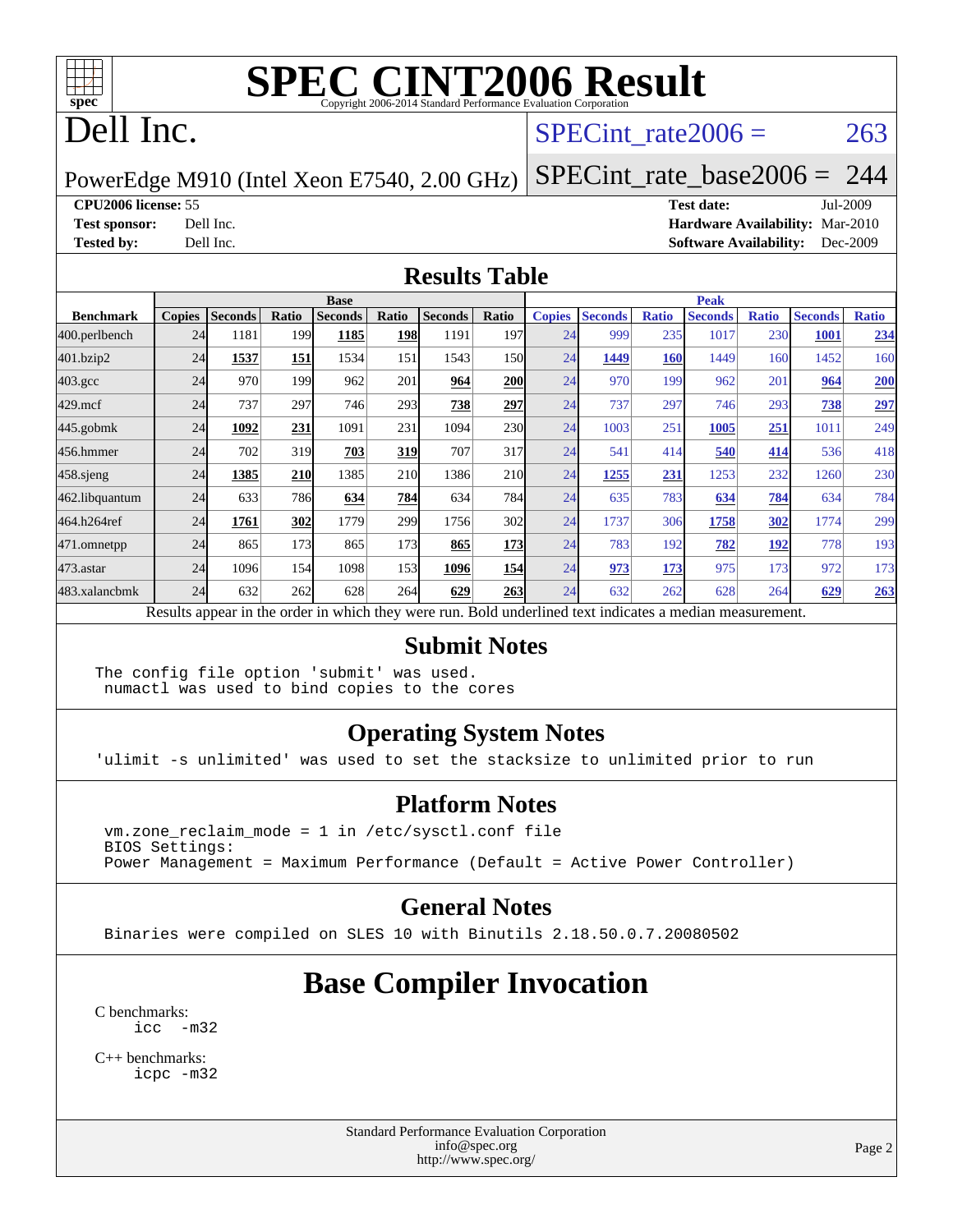

### Dell Inc.

SPECint rate $2006 = 263$ 

[SPECint\\_rate\\_base2006 =](http://www.spec.org/auto/cpu2006/Docs/result-fields.html#SPECintratebase2006) 244

PowerEdge M910 (Intel Xeon E7540, 2.00 GHz)

**[CPU2006 license:](http://www.spec.org/auto/cpu2006/Docs/result-fields.html#CPU2006license)** 55 **[Test date:](http://www.spec.org/auto/cpu2006/Docs/result-fields.html#Testdate)** Jul-2009 **[Test sponsor:](http://www.spec.org/auto/cpu2006/Docs/result-fields.html#Testsponsor)** Dell Inc. **[Hardware Availability:](http://www.spec.org/auto/cpu2006/Docs/result-fields.html#HardwareAvailability)** Mar-2010 **[Tested by:](http://www.spec.org/auto/cpu2006/Docs/result-fields.html#Testedby)** Dell Inc. **[Software Availability:](http://www.spec.org/auto/cpu2006/Docs/result-fields.html#SoftwareAvailability)** Dec-2009

#### **[Base Portability Flags](http://www.spec.org/auto/cpu2006/Docs/result-fields.html#BasePortabilityFlags)**

 400.perlbench: [-DSPEC\\_CPU\\_LINUX\\_IA32](http://www.spec.org/cpu2006/results/res2010q3/cpu2006-20100607-11600.flags.html#b400.perlbench_baseCPORTABILITY_DSPEC_CPU_LINUX_IA32) 462.libquantum: [-DSPEC\\_CPU\\_LINUX](http://www.spec.org/cpu2006/results/res2010q3/cpu2006-20100607-11600.flags.html#b462.libquantum_baseCPORTABILITY_DSPEC_CPU_LINUX) 483.xalancbmk: [-DSPEC\\_CPU\\_LINUX](http://www.spec.org/cpu2006/results/res2010q3/cpu2006-20100607-11600.flags.html#b483.xalancbmk_baseCXXPORTABILITY_DSPEC_CPU_LINUX)

**[Base Optimization Flags](http://www.spec.org/auto/cpu2006/Docs/result-fields.html#BaseOptimizationFlags)**

[C benchmarks](http://www.spec.org/auto/cpu2006/Docs/result-fields.html#Cbenchmarks):

[-xSSE4.2](http://www.spec.org/cpu2006/results/res2010q3/cpu2006-20100607-11600.flags.html#user_CCbase_f-xSSE42_f91528193cf0b216347adb8b939d4107) [-ipo](http://www.spec.org/cpu2006/results/res2010q3/cpu2006-20100607-11600.flags.html#user_CCbase_f-ipo) [-O3](http://www.spec.org/cpu2006/results/res2010q3/cpu2006-20100607-11600.flags.html#user_CCbase_f-O3) [-no-prec-div](http://www.spec.org/cpu2006/results/res2010q3/cpu2006-20100607-11600.flags.html#user_CCbase_f-no-prec-div) [-static](http://www.spec.org/cpu2006/results/res2010q3/cpu2006-20100607-11600.flags.html#user_CCbase_f-static) [-opt-prefetch](http://www.spec.org/cpu2006/results/res2010q3/cpu2006-20100607-11600.flags.html#user_CCbase_f-opt-prefetch)

[C++ benchmarks:](http://www.spec.org/auto/cpu2006/Docs/result-fields.html#CXXbenchmarks)

[-xSSE4.2](http://www.spec.org/cpu2006/results/res2010q3/cpu2006-20100607-11600.flags.html#user_CXXbase_f-xSSE42_f91528193cf0b216347adb8b939d4107) [-ipo](http://www.spec.org/cpu2006/results/res2010q3/cpu2006-20100607-11600.flags.html#user_CXXbase_f-ipo) [-O3](http://www.spec.org/cpu2006/results/res2010q3/cpu2006-20100607-11600.flags.html#user_CXXbase_f-O3) [-no-prec-div](http://www.spec.org/cpu2006/results/res2010q3/cpu2006-20100607-11600.flags.html#user_CXXbase_f-no-prec-div) [-opt-prefetch](http://www.spec.org/cpu2006/results/res2010q3/cpu2006-20100607-11600.flags.html#user_CXXbase_f-opt-prefetch) [-Wl,-z,muldefs](http://www.spec.org/cpu2006/results/res2010q3/cpu2006-20100607-11600.flags.html#user_CXXbase_link_force_multiple1_74079c344b956b9658436fd1b6dd3a8a) [-L/home/cmplr/usr3/alrahate/cpu2006.1.1.ic11.1/libic11.1-32bit -lsmartheap](http://www.spec.org/cpu2006/results/res2010q3/cpu2006-20100607-11600.flags.html#user_CXXbase_SmartHeap_d86dffe4a79b79ef8890d5cce17030c3)

#### **[Base Other Flags](http://www.spec.org/auto/cpu2006/Docs/result-fields.html#BaseOtherFlags)**

[C benchmarks](http://www.spec.org/auto/cpu2006/Docs/result-fields.html#Cbenchmarks):

403.gcc: [-Dalloca=\\_alloca](http://www.spec.org/cpu2006/results/res2010q3/cpu2006-20100607-11600.flags.html#b403.gcc_baseEXTRA_CFLAGS_Dalloca_be3056838c12de2578596ca5467af7f3)

#### **[Peak Compiler Invocation](http://www.spec.org/auto/cpu2006/Docs/result-fields.html#PeakCompilerInvocation)**

[C benchmarks \(except as noted below\)](http://www.spec.org/auto/cpu2006/Docs/result-fields.html#Cbenchmarksexceptasnotedbelow):

[icc -m32](http://www.spec.org/cpu2006/results/res2010q3/cpu2006-20100607-11600.flags.html#user_CCpeak_intel_icc_32bit_5ff4a39e364c98233615fdd38438c6f2)

401.bzip2: [icc -m64](http://www.spec.org/cpu2006/results/res2010q3/cpu2006-20100607-11600.flags.html#user_peakCCLD401_bzip2_intel_icc_64bit_bda6cc9af1fdbb0edc3795bac97ada53)

456.hmmer: [icc -m64](http://www.spec.org/cpu2006/results/res2010q3/cpu2006-20100607-11600.flags.html#user_peakCCLD456_hmmer_intel_icc_64bit_bda6cc9af1fdbb0edc3795bac97ada53)

458.sjeng: [icc -m64](http://www.spec.org/cpu2006/results/res2010q3/cpu2006-20100607-11600.flags.html#user_peakCCLD458_sjeng_intel_icc_64bit_bda6cc9af1fdbb0edc3795bac97ada53)

462.libquantum: [icc -m64](http://www.spec.org/cpu2006/results/res2010q3/cpu2006-20100607-11600.flags.html#user_peakCCLD462_libquantum_intel_icc_64bit_bda6cc9af1fdbb0edc3795bac97ada53)

[C++ benchmarks \(except as noted below\):](http://www.spec.org/auto/cpu2006/Docs/result-fields.html#CXXbenchmarksexceptasnotedbelow) [icpc -m32](http://www.spec.org/cpu2006/results/res2010q3/cpu2006-20100607-11600.flags.html#user_CXXpeak_intel_icpc_32bit_4e5a5ef1a53fd332b3c49e69c3330699)

473.astar: [icpc -m64](http://www.spec.org/cpu2006/results/res2010q3/cpu2006-20100607-11600.flags.html#user_peakCXXLD473_astar_intel_icpc_64bit_fc66a5337ce925472a5c54ad6a0de310)

#### **[Peak Portability Flags](http://www.spec.org/auto/cpu2006/Docs/result-fields.html#PeakPortabilityFlags)**

 400.perlbench: [-DSPEC\\_CPU\\_LINUX\\_IA32](http://www.spec.org/cpu2006/results/res2010q3/cpu2006-20100607-11600.flags.html#b400.perlbench_peakCPORTABILITY_DSPEC_CPU_LINUX_IA32) 401.bzip2: [-DSPEC\\_CPU\\_LP64](http://www.spec.org/cpu2006/results/res2010q3/cpu2006-20100607-11600.flags.html#suite_peakCPORTABILITY401_bzip2_DSPEC_CPU_LP64)

Continued on next page

Standard Performance Evaluation Corporation [info@spec.org](mailto:info@spec.org) <http://www.spec.org/>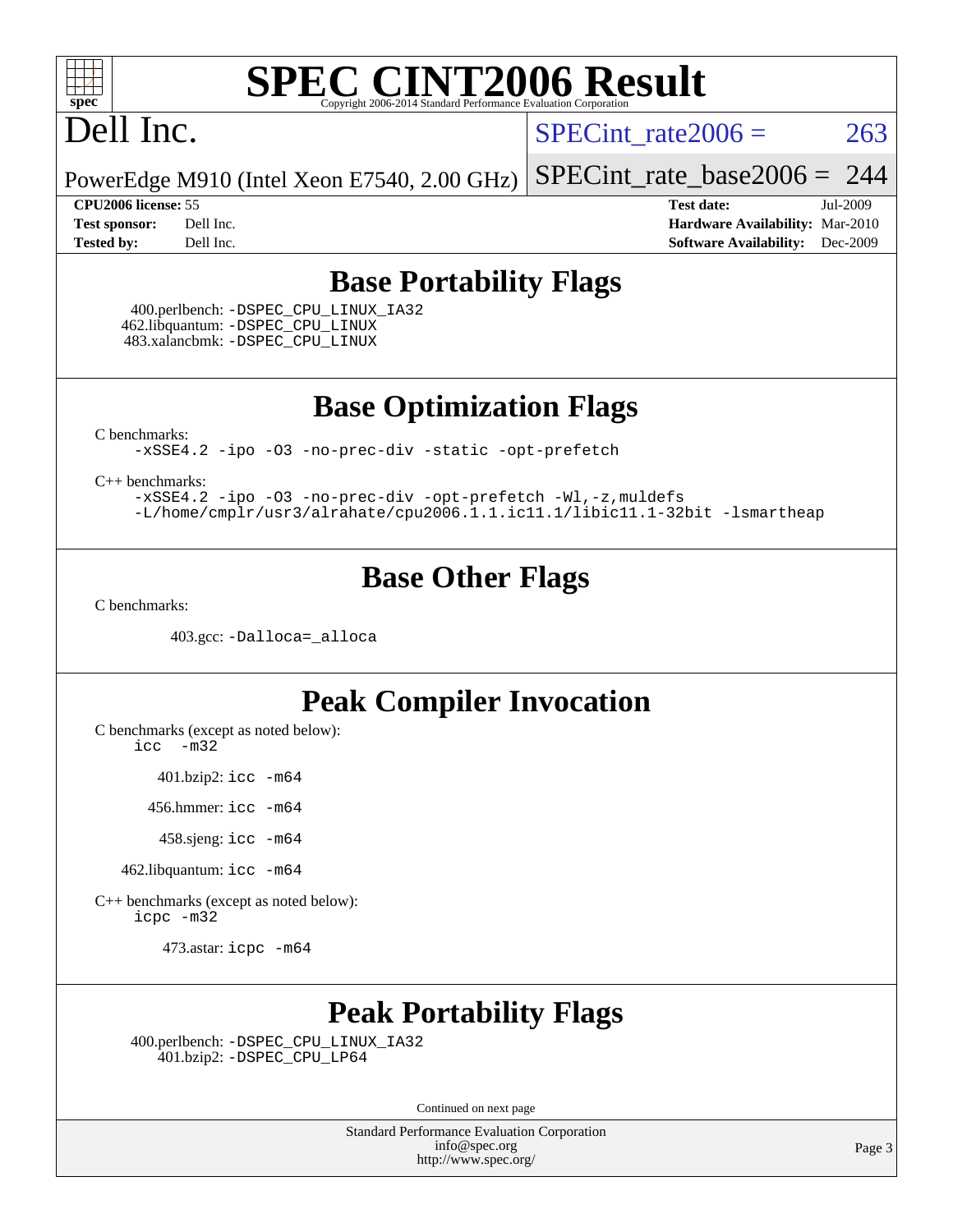

# Dell Inc.

SPECint rate $2006 = 263$ 

PowerEdge M910 (Intel Xeon E7540, 2.00 GHz) [SPECint\\_rate\\_base2006 =](http://www.spec.org/auto/cpu2006/Docs/result-fields.html#SPECintratebase2006) 244

**[CPU2006 license:](http://www.spec.org/auto/cpu2006/Docs/result-fields.html#CPU2006license)** 55 **[Test date:](http://www.spec.org/auto/cpu2006/Docs/result-fields.html#Testdate)** Jul-2009 **[Test sponsor:](http://www.spec.org/auto/cpu2006/Docs/result-fields.html#Testsponsor)** Dell Inc. **[Hardware Availability:](http://www.spec.org/auto/cpu2006/Docs/result-fields.html#HardwareAvailability)** Mar-2010 **[Tested by:](http://www.spec.org/auto/cpu2006/Docs/result-fields.html#Testedby)** Dell Inc. **[Software Availability:](http://www.spec.org/auto/cpu2006/Docs/result-fields.html#SoftwareAvailability)** Dec-2009

### **[Peak Portability Flags \(Continued\)](http://www.spec.org/auto/cpu2006/Docs/result-fields.html#PeakPortabilityFlags)**

 456.hmmer: [-DSPEC\\_CPU\\_LP64](http://www.spec.org/cpu2006/results/res2010q3/cpu2006-20100607-11600.flags.html#suite_peakCPORTABILITY456_hmmer_DSPEC_CPU_LP64) 458.sjeng: [-DSPEC\\_CPU\\_LP64](http://www.spec.org/cpu2006/results/res2010q3/cpu2006-20100607-11600.flags.html#suite_peakCPORTABILITY458_sjeng_DSPEC_CPU_LP64) 462.libquantum: [-DSPEC\\_CPU\\_LP64](http://www.spec.org/cpu2006/results/res2010q3/cpu2006-20100607-11600.flags.html#suite_peakCPORTABILITY462_libquantum_DSPEC_CPU_LP64) [-DSPEC\\_CPU\\_LINUX](http://www.spec.org/cpu2006/results/res2010q3/cpu2006-20100607-11600.flags.html#b462.libquantum_peakCPORTABILITY_DSPEC_CPU_LINUX) 473.astar: [-DSPEC\\_CPU\\_LP64](http://www.spec.org/cpu2006/results/res2010q3/cpu2006-20100607-11600.flags.html#suite_peakCXXPORTABILITY473_astar_DSPEC_CPU_LP64) 483.xalancbmk: [-DSPEC\\_CPU\\_LINUX](http://www.spec.org/cpu2006/results/res2010q3/cpu2006-20100607-11600.flags.html#b483.xalancbmk_peakCXXPORTABILITY_DSPEC_CPU_LINUX)

#### **[Peak Optimization Flags](http://www.spec.org/auto/cpu2006/Docs/result-fields.html#PeakOptimizationFlags)**

[C benchmarks](http://www.spec.org/auto/cpu2006/Docs/result-fields.html#Cbenchmarks):

Standard Performance Evaluation Corporation [info@spec.org](mailto:info@spec.org) <http://www.spec.org/> Page 4 400.perlbench: [-xSSE4.2](http://www.spec.org/cpu2006/results/res2010q3/cpu2006-20100607-11600.flags.html#user_peakPASS2_CFLAGSPASS2_LDCFLAGS400_perlbench_f-xSSE42_f91528193cf0b216347adb8b939d4107)(pass 2) [-prof-gen](http://www.spec.org/cpu2006/results/res2010q3/cpu2006-20100607-11600.flags.html#user_peakPASS1_CFLAGSPASS1_LDCFLAGS400_perlbench_prof_gen_e43856698f6ca7b7e442dfd80e94a8fc)(pass 1) [-ipo](http://www.spec.org/cpu2006/results/res2010q3/cpu2006-20100607-11600.flags.html#user_peakPASS2_CFLAGSPASS2_LDCFLAGS400_perlbench_f-ipo)(pass 2) [-O3](http://www.spec.org/cpu2006/results/res2010q3/cpu2006-20100607-11600.flags.html#user_peakPASS2_CFLAGSPASS2_LDCFLAGS400_perlbench_f-O3)(pass 2) [-no-prec-div](http://www.spec.org/cpu2006/results/res2010q3/cpu2006-20100607-11600.flags.html#user_peakPASS2_CFLAGSPASS2_LDCFLAGS400_perlbench_f-no-prec-div)(pass 2) [-static](http://www.spec.org/cpu2006/results/res2010q3/cpu2006-20100607-11600.flags.html#user_peakPASS2_CFLAGSPASS2_LDCFLAGS400_perlbench_f-static)(pass 2) [-prof-use](http://www.spec.org/cpu2006/results/res2010q3/cpu2006-20100607-11600.flags.html#user_peakPASS2_CFLAGSPASS2_LDCFLAGS400_perlbench_prof_use_bccf7792157ff70d64e32fe3e1250b55)(pass 2) [-ansi-alias](http://www.spec.org/cpu2006/results/res2010q3/cpu2006-20100607-11600.flags.html#user_peakCOPTIMIZE400_perlbench_f-ansi-alias) 401.bzip2: [-xSSE4.2](http://www.spec.org/cpu2006/results/res2010q3/cpu2006-20100607-11600.flags.html#user_peakPASS2_CFLAGSPASS2_LDCFLAGS401_bzip2_f-xSSE42_f91528193cf0b216347adb8b939d4107)(pass 2) [-prof-gen](http://www.spec.org/cpu2006/results/res2010q3/cpu2006-20100607-11600.flags.html#user_peakPASS1_CFLAGSPASS1_LDCFLAGS401_bzip2_prof_gen_e43856698f6ca7b7e442dfd80e94a8fc)(pass 1) [-ipo](http://www.spec.org/cpu2006/results/res2010q3/cpu2006-20100607-11600.flags.html#user_peakPASS2_CFLAGSPASS2_LDCFLAGS401_bzip2_f-ipo)(pass 2) [-O3](http://www.spec.org/cpu2006/results/res2010q3/cpu2006-20100607-11600.flags.html#user_peakPASS2_CFLAGSPASS2_LDCFLAGS401_bzip2_f-O3)(pass 2) [-no-prec-div](http://www.spec.org/cpu2006/results/res2010q3/cpu2006-20100607-11600.flags.html#user_peakPASS2_CFLAGSPASS2_LDCFLAGS401_bzip2_f-no-prec-div)(pass 2) [-static](http://www.spec.org/cpu2006/results/res2010q3/cpu2006-20100607-11600.flags.html#user_peakPASS2_CFLAGSPASS2_LDCFLAGS401_bzip2_f-static)(pass 2) [-prof-use](http://www.spec.org/cpu2006/results/res2010q3/cpu2006-20100607-11600.flags.html#user_peakPASS2_CFLAGSPASS2_LDCFLAGS401_bzip2_prof_use_bccf7792157ff70d64e32fe3e1250b55)(pass 2) [-opt-prefetch](http://www.spec.org/cpu2006/results/res2010q3/cpu2006-20100607-11600.flags.html#user_peakCOPTIMIZE401_bzip2_f-opt-prefetch) [-ansi-alias](http://www.spec.org/cpu2006/results/res2010q3/cpu2006-20100607-11600.flags.html#user_peakCOPTIMIZE401_bzip2_f-ansi-alias) [-auto-ilp32](http://www.spec.org/cpu2006/results/res2010q3/cpu2006-20100607-11600.flags.html#user_peakCOPTIMIZE401_bzip2_f-auto-ilp32)  $403.\text{gcc: basepeak}$  = yes  $429$ .mcf: basepeak = yes 445.gobmk: [-xSSE4.2](http://www.spec.org/cpu2006/results/res2010q3/cpu2006-20100607-11600.flags.html#user_peakPASS2_CFLAGSPASS2_LDCFLAGS445_gobmk_f-xSSE42_f91528193cf0b216347adb8b939d4107)(pass 2) [-prof-gen](http://www.spec.org/cpu2006/results/res2010q3/cpu2006-20100607-11600.flags.html#user_peakPASS1_CFLAGSPASS1_LDCFLAGS445_gobmk_prof_gen_e43856698f6ca7b7e442dfd80e94a8fc)(pass 1) [-prof-use](http://www.spec.org/cpu2006/results/res2010q3/cpu2006-20100607-11600.flags.html#user_peakPASS2_CFLAGSPASS2_LDCFLAGS445_gobmk_prof_use_bccf7792157ff70d64e32fe3e1250b55)(pass 2) [-O2](http://www.spec.org/cpu2006/results/res2010q3/cpu2006-20100607-11600.flags.html#user_peakCOPTIMIZE445_gobmk_f-O2) [-ipo](http://www.spec.org/cpu2006/results/res2010q3/cpu2006-20100607-11600.flags.html#user_peakCOPTIMIZE445_gobmk_f-ipo) [-no-prec-div](http://www.spec.org/cpu2006/results/res2010q3/cpu2006-20100607-11600.flags.html#user_peakCOPTIMIZE445_gobmk_f-no-prec-div) [-ansi-alias](http://www.spec.org/cpu2006/results/res2010q3/cpu2006-20100607-11600.flags.html#user_peakCOPTIMIZE445_gobmk_f-ansi-alias) 456.hmmer: [-xSSE4.2](http://www.spec.org/cpu2006/results/res2010q3/cpu2006-20100607-11600.flags.html#user_peakCOPTIMIZE456_hmmer_f-xSSE42_f91528193cf0b216347adb8b939d4107) [-ipo](http://www.spec.org/cpu2006/results/res2010q3/cpu2006-20100607-11600.flags.html#user_peakCOPTIMIZE456_hmmer_f-ipo) [-O3](http://www.spec.org/cpu2006/results/res2010q3/cpu2006-20100607-11600.flags.html#user_peakCOPTIMIZE456_hmmer_f-O3) [-no-prec-div](http://www.spec.org/cpu2006/results/res2010q3/cpu2006-20100607-11600.flags.html#user_peakCOPTIMIZE456_hmmer_f-no-prec-div) [-static](http://www.spec.org/cpu2006/results/res2010q3/cpu2006-20100607-11600.flags.html#user_peakCOPTIMIZE456_hmmer_f-static) [-unroll2](http://www.spec.org/cpu2006/results/res2010q3/cpu2006-20100607-11600.flags.html#user_peakCOPTIMIZE456_hmmer_f-unroll_784dae83bebfb236979b41d2422d7ec2) [-ansi-alias](http://www.spec.org/cpu2006/results/res2010q3/cpu2006-20100607-11600.flags.html#user_peakCOPTIMIZE456_hmmer_f-ansi-alias) [-auto-ilp32](http://www.spec.org/cpu2006/results/res2010q3/cpu2006-20100607-11600.flags.html#user_peakCOPTIMIZE456_hmmer_f-auto-ilp32) 458.sjeng: [-xSSE4.2](http://www.spec.org/cpu2006/results/res2010q3/cpu2006-20100607-11600.flags.html#user_peakPASS2_CFLAGSPASS2_LDCFLAGS458_sjeng_f-xSSE42_f91528193cf0b216347adb8b939d4107)(pass 2) [-prof-gen](http://www.spec.org/cpu2006/results/res2010q3/cpu2006-20100607-11600.flags.html#user_peakPASS1_CFLAGSPASS1_LDCFLAGS458_sjeng_prof_gen_e43856698f6ca7b7e442dfd80e94a8fc)(pass 1) [-ipo](http://www.spec.org/cpu2006/results/res2010q3/cpu2006-20100607-11600.flags.html#user_peakPASS2_CFLAGSPASS2_LDCFLAGS458_sjeng_f-ipo)(pass 2) [-O3](http://www.spec.org/cpu2006/results/res2010q3/cpu2006-20100607-11600.flags.html#user_peakPASS2_CFLAGSPASS2_LDCFLAGS458_sjeng_f-O3)(pass 2) [-no-prec-div](http://www.spec.org/cpu2006/results/res2010q3/cpu2006-20100607-11600.flags.html#user_peakPASS2_CFLAGSPASS2_LDCFLAGS458_sjeng_f-no-prec-div)(pass 2) [-static](http://www.spec.org/cpu2006/results/res2010q3/cpu2006-20100607-11600.flags.html#user_peakPASS2_CFLAGSPASS2_LDCFLAGS458_sjeng_f-static)(pass 2) [-prof-use](http://www.spec.org/cpu2006/results/res2010q3/cpu2006-20100607-11600.flags.html#user_peakPASS2_CFLAGSPASS2_LDCFLAGS458_sjeng_prof_use_bccf7792157ff70d64e32fe3e1250b55)(pass 2) [-unroll4](http://www.spec.org/cpu2006/results/res2010q3/cpu2006-20100607-11600.flags.html#user_peakCOPTIMIZE458_sjeng_f-unroll_4e5e4ed65b7fd20bdcd365bec371b81f) [-auto-ilp32](http://www.spec.org/cpu2006/results/res2010q3/cpu2006-20100607-11600.flags.html#user_peakCOPTIMIZE458_sjeng_f-auto-ilp32) 462.libquantum: [-xSSE4.2](http://www.spec.org/cpu2006/results/res2010q3/cpu2006-20100607-11600.flags.html#user_peakCOPTIMIZE462_libquantum_f-xSSE42_f91528193cf0b216347adb8b939d4107) [-ipo](http://www.spec.org/cpu2006/results/res2010q3/cpu2006-20100607-11600.flags.html#user_peakCOPTIMIZE462_libquantum_f-ipo) [-O3](http://www.spec.org/cpu2006/results/res2010q3/cpu2006-20100607-11600.flags.html#user_peakCOPTIMIZE462_libquantum_f-O3) [-no-prec-div](http://www.spec.org/cpu2006/results/res2010q3/cpu2006-20100607-11600.flags.html#user_peakCOPTIMIZE462_libquantum_f-no-prec-div) [-static](http://www.spec.org/cpu2006/results/res2010q3/cpu2006-20100607-11600.flags.html#user_peakCOPTIMIZE462_libquantum_f-static) [-auto-ilp32](http://www.spec.org/cpu2006/results/res2010q3/cpu2006-20100607-11600.flags.html#user_peakCOPTIMIZE462_libquantum_f-auto-ilp32) [-opt-prefetch](http://www.spec.org/cpu2006/results/res2010q3/cpu2006-20100607-11600.flags.html#user_peakCOPTIMIZE462_libquantum_f-opt-prefetch) 464.h264ref: [-xSSE4.2](http://www.spec.org/cpu2006/results/res2010q3/cpu2006-20100607-11600.flags.html#user_peakPASS2_CFLAGSPASS2_LDCFLAGS464_h264ref_f-xSSE42_f91528193cf0b216347adb8b939d4107)(pass 2) [-prof-gen](http://www.spec.org/cpu2006/results/res2010q3/cpu2006-20100607-11600.flags.html#user_peakPASS1_CFLAGSPASS1_LDCFLAGS464_h264ref_prof_gen_e43856698f6ca7b7e442dfd80e94a8fc)(pass 1) [-ipo](http://www.spec.org/cpu2006/results/res2010q3/cpu2006-20100607-11600.flags.html#user_peakPASS2_CFLAGSPASS2_LDCFLAGS464_h264ref_f-ipo)(pass 2) [-O3](http://www.spec.org/cpu2006/results/res2010q3/cpu2006-20100607-11600.flags.html#user_peakPASS2_CFLAGSPASS2_LDCFLAGS464_h264ref_f-O3)(pass 2) [-no-prec-div](http://www.spec.org/cpu2006/results/res2010q3/cpu2006-20100607-11600.flags.html#user_peakPASS2_CFLAGSPASS2_LDCFLAGS464_h264ref_f-no-prec-div)(pass 2) [-static](http://www.spec.org/cpu2006/results/res2010q3/cpu2006-20100607-11600.flags.html#user_peakPASS2_CFLAGSPASS2_LDCFLAGS464_h264ref_f-static)(pass 2) [-prof-use](http://www.spec.org/cpu2006/results/res2010q3/cpu2006-20100607-11600.flags.html#user_peakPASS2_CFLAGSPASS2_LDCFLAGS464_h264ref_prof_use_bccf7792157ff70d64e32fe3e1250b55)(pass 2) [-unroll2](http://www.spec.org/cpu2006/results/res2010q3/cpu2006-20100607-11600.flags.html#user_peakCOPTIMIZE464_h264ref_f-unroll_784dae83bebfb236979b41d2422d7ec2) [-ansi-alias](http://www.spec.org/cpu2006/results/res2010q3/cpu2006-20100607-11600.flags.html#user_peakCOPTIMIZE464_h264ref_f-ansi-alias) [C++ benchmarks:](http://www.spec.org/auto/cpu2006/Docs/result-fields.html#CXXbenchmarks) 471.omnetpp: [-xSSE4.2](http://www.spec.org/cpu2006/results/res2010q3/cpu2006-20100607-11600.flags.html#user_peakPASS2_CXXFLAGSPASS2_LDCXXFLAGS471_omnetpp_f-xSSE42_f91528193cf0b216347adb8b939d4107)(pass 2) [-prof-gen](http://www.spec.org/cpu2006/results/res2010q3/cpu2006-20100607-11600.flags.html#user_peakPASS1_CXXFLAGSPASS1_LDCXXFLAGS471_omnetpp_prof_gen_e43856698f6ca7b7e442dfd80e94a8fc)(pass 1) [-ipo](http://www.spec.org/cpu2006/results/res2010q3/cpu2006-20100607-11600.flags.html#user_peakPASS2_CXXFLAGSPASS2_LDCXXFLAGS471_omnetpp_f-ipo)(pass 2) [-O3](http://www.spec.org/cpu2006/results/res2010q3/cpu2006-20100607-11600.flags.html#user_peakPASS2_CXXFLAGSPASS2_LDCXXFLAGS471_omnetpp_f-O3)(pass 2) [-no-prec-div](http://www.spec.org/cpu2006/results/res2010q3/cpu2006-20100607-11600.flags.html#user_peakPASS2_CXXFLAGSPASS2_LDCXXFLAGS471_omnetpp_f-no-prec-div)(pass 2) [-prof-use](http://www.spec.org/cpu2006/results/res2010q3/cpu2006-20100607-11600.flags.html#user_peakPASS2_CXXFLAGSPASS2_LDCXXFLAGS471_omnetpp_prof_use_bccf7792157ff70d64e32fe3e1250b55)(pass 2) [-ansi-alias](http://www.spec.org/cpu2006/results/res2010q3/cpu2006-20100607-11600.flags.html#user_peakCXXOPTIMIZE471_omnetpp_f-ansi-alias) [-opt-ra-region-strategy=block](http://www.spec.org/cpu2006/results/res2010q3/cpu2006-20100607-11600.flags.html#user_peakCXXOPTIMIZE471_omnetpp_f-opt-ra-region-strategy-block_a0a37c372d03933b2a18d4af463c1f69) [-Wl,-z,muldefs](http://www.spec.org/cpu2006/results/res2010q3/cpu2006-20100607-11600.flags.html#user_peakEXTRA_LDFLAGS471_omnetpp_link_force_multiple1_74079c344b956b9658436fd1b6dd3a8a) [-L/home/cmplr/usr3/alrahate/cpu2006.1.1.ic11.1/libic11.1-32bit -lsmartheap](http://www.spec.org/cpu2006/results/res2010q3/cpu2006-20100607-11600.flags.html#user_peakEXTRA_LIBS471_omnetpp_SmartHeap_d86dffe4a79b79ef8890d5cce17030c3)  $473.\text{astar: } -xSSE4$ .  $2(\text{pass 2})$   $-\text{prof-gen}(\text{pass 1})$   $-i\text{po}(\text{pass 2})$ [-O3](http://www.spec.org/cpu2006/results/res2010q3/cpu2006-20100607-11600.flags.html#user_peakPASS2_CXXFLAGSPASS2_LDCXXFLAGS473_astar_f-O3)(pass 2) [-no-prec-div](http://www.spec.org/cpu2006/results/res2010q3/cpu2006-20100607-11600.flags.html#user_peakPASS2_CXXFLAGSPASS2_LDCXXFLAGS473_astar_f-no-prec-div)(pass 2) [-prof-use](http://www.spec.org/cpu2006/results/res2010q3/cpu2006-20100607-11600.flags.html#user_peakPASS2_CXXFLAGSPASS2_LDCXXFLAGS473_astar_prof_use_bccf7792157ff70d64e32fe3e1250b55)(pass 2) [-ansi-alias](http://www.spec.org/cpu2006/results/res2010q3/cpu2006-20100607-11600.flags.html#user_peakCXXOPTIMIZE473_astar_f-ansi-alias) [-opt-ra-region-strategy=routine](http://www.spec.org/cpu2006/results/res2010q3/cpu2006-20100607-11600.flags.html#user_peakCXXOPTIMIZE473_astar_f-opt-ra-region-strategy-routine_ba086ea3b1d46a52e1238e2ca173ed44) [-Wl,-z,muldefs](http://www.spec.org/cpu2006/results/res2010q3/cpu2006-20100607-11600.flags.html#user_peakEXTRA_LDFLAGS473_astar_link_force_multiple1_74079c344b956b9658436fd1b6dd3a8a) Continued on next page